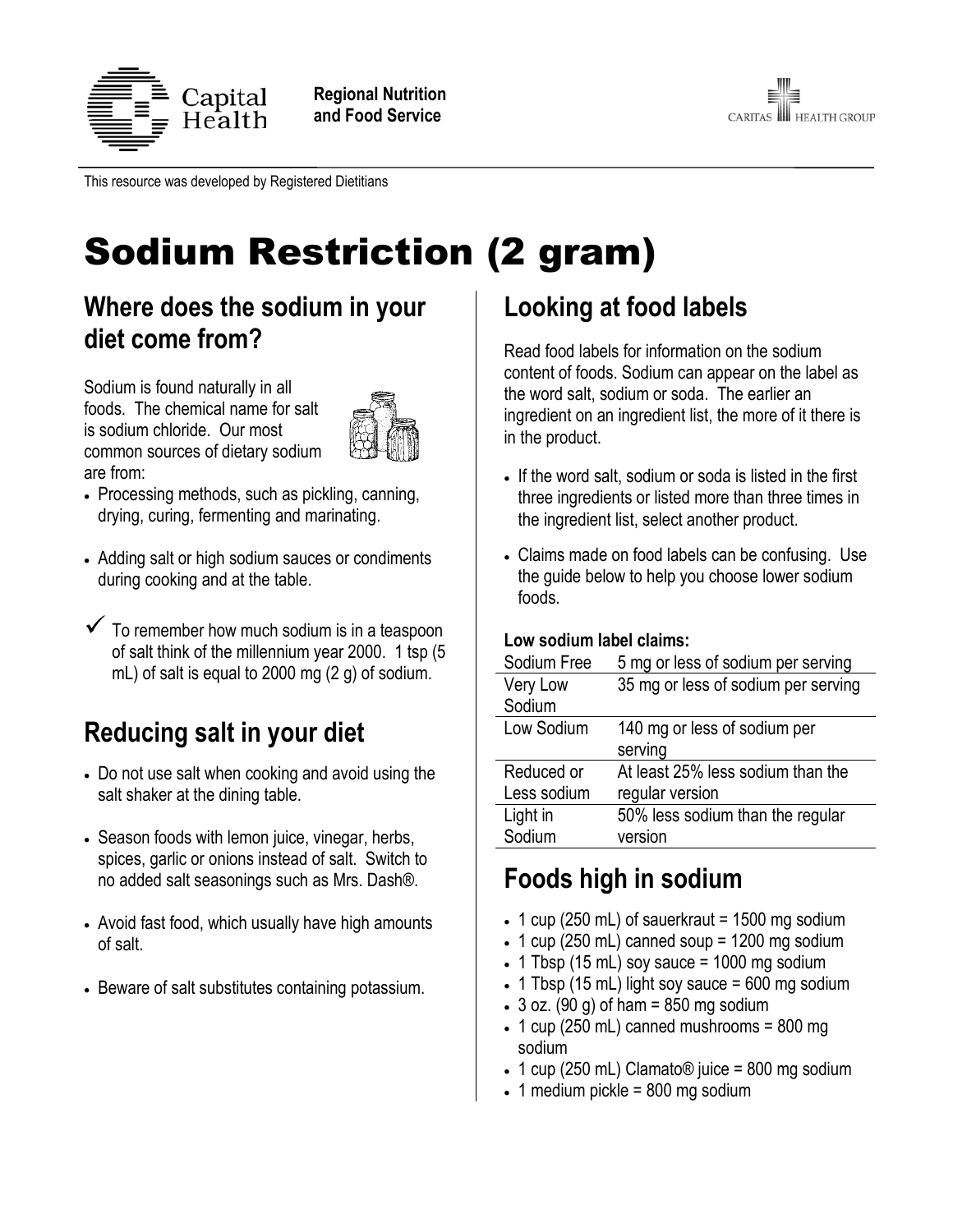# **Grain Products: 5 to 12 servings per day**

#### **Foods allowed:**

- Breads, buns and low sodium crackers
- Homemade pancakes, waffles, french toast, muffins, bagels, english muffins and biscuits made without salt



- Hot and cold cereals without added salt
- Rice and pastas made without salt or added soya sauce
- Unsalted pretzels, tortilla chips or pita chips

### **Foods not allowed:**

- Dry, frozen or refrigerated bread mixes, such as breadsticks, corn bread, spoon bread, refrigerator dough and biscuit mixes
- Cheese buns, muffins or rolls
- Frozen or packaged waffle and pancakes and their mixes
- Packaged stuffing mixes
- Instant hot cereals with more than 230 mg of sodium per serving
- Canned pasta products and soups
- Salted crackers
- Salted pretzels, potato chips and salted tortilla chips
- Instant noodle soups

## **Vegetables and Fruit: 5 to 10 servings per day**

### **Foods allowed:**

 Fresh, frozen, dried or canned fruit and fruit juices



- Fresh potatoes prepared by boiling, steaming, baking or roasting
- Fresh or frozen vegetables prepared by boiling, microwaving, steaming, baking or roasting
- Homemade salads with low sodium or sodium-free dressings
- Unsalted canned vegetables

### **Foods not allowed:**

- Dried potato mixes, such as scalloped, mashed or with sauces or flavoring
- Pickled, canned or brine packed vegetables such as pickles or sauerkraut
- Vegetable juices including tomato, vegetable and Clamato®
- Commercial pre-packaged salads, such as potato salad, coleslaw or macaroni salad

## **Milk Products: 2 to 4 servings per day**

### **Foods allowed:**

- Fluid milk, yogurt, fresh cheeses, such as MiniGo®
- Low sodium cheeses such as Brick, Brie, Cheddar, Ricotta, Swiss, Colby and Farmer - maximum 1 oz. (30 g) daily
- Dry curd or salt free cottage cheese

### **Foods not allowed:**

- Buttermilk
- Instant pudding made from a package
- Processed cheese, such as cheese slices and cheese spreads
- Creamed cottage cheese
- Cheeses such as Blue, Feta, Parmesan, Romano, Roquefort, Camembert, Edam, Gouda, Limburger, Provolone, Tilset, Havarti and Asiago

### **Meat and Alternatives: 2 to 3 servings per day**

### **Foods allowed:**

- Fresh or frozen meat, fish and poultry
- Eggs cooked without salt
- Unsalted peanut butter and nuts
- Rinsed canned legumes such as kidney beans, pinto beans or garbanzo beans
- Rinsed canned salmon or tuna
- Dried cooked legumes
- Sardines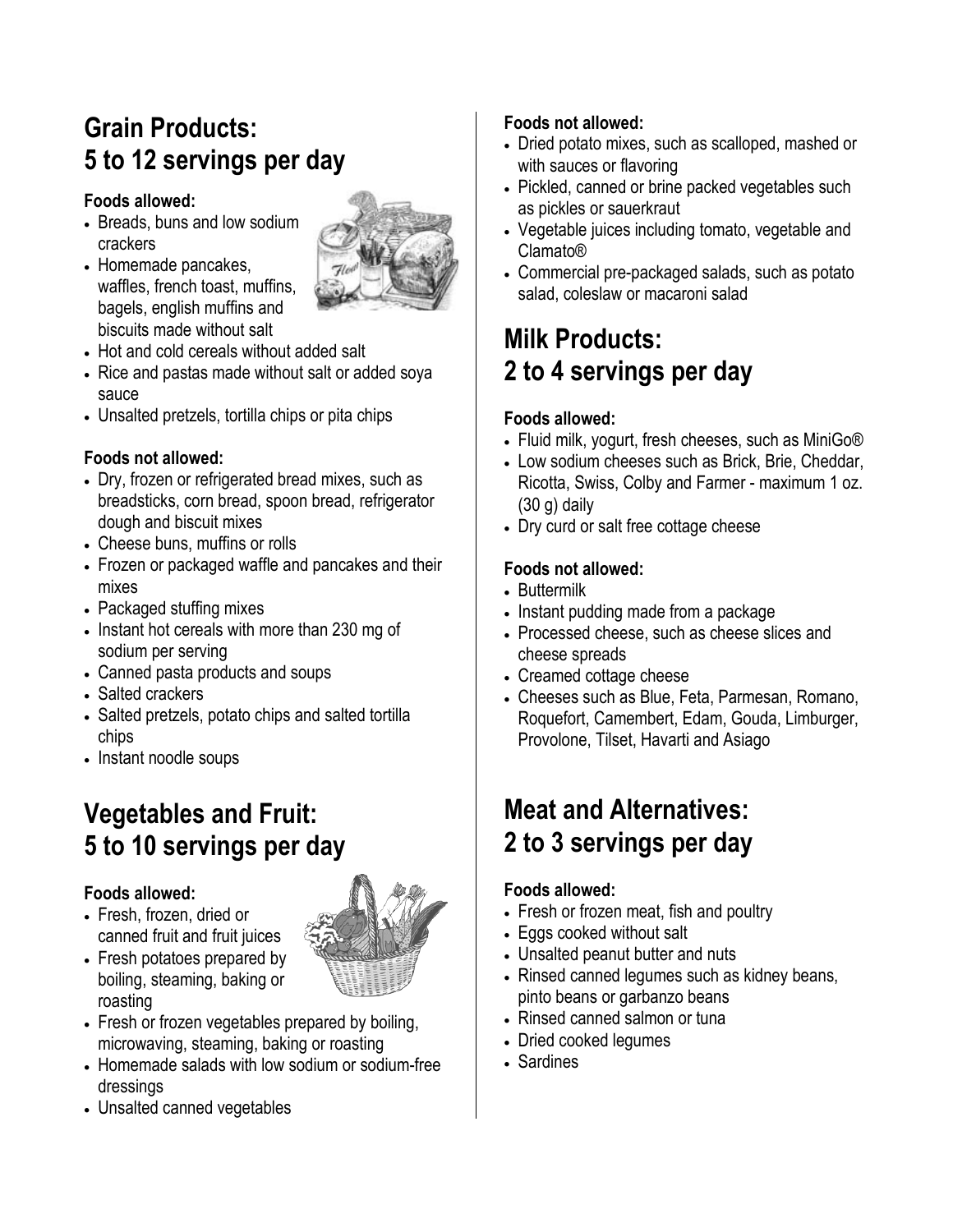#### **Foods not allowed:**

- Ham, bacon and corned beef
- Processed meats and spreads, such as sausage, wieners, paté, pepperoni, salami, bologna and hot dogs
- Unrinsed canned salmon or tuna
- Eggs cooked with salt
- Pickled eggs and fish
- Commercially breaded fish, chicken and pork
- Salted nuts and seeds

# **Other Foods**



#### **Foods allowed:**

- Salt free margarines or butters, oils, sour creams, Coffee Rich® and non-dairy creamers
- Salt free condiments, such as pepper, lemon juices, vinegar and Mrs. Dash®, thyme, oregano
- Sugar, honey, syrup and artificial sweeteners
- Homemade unsalted barbeque sauce, homemade unsalted ketchup, homemade salad dressings, Tabasco® sauce
- Homemade or low sodium labeled commercial soup, such as Aylmer's® or Oetkers®

#### **Foods not allowed:**

- Salt packages, sea salt
- Bacon fat, commercial chip dips
- Condiments such as barbecue sauce, chili sauce, commercial salad dressings, HP sauce, oyster sauce, soy sauce, Worcestershire sauce, commercial gravy or gravy mixes, horseradish, ketchup, mayonnaise or tartar sauce
- Regular and low fat canned soup or dried soup mixes or instant noodle soups
- Commercial meat or vegetable extracts such as Vegemite® or Marmite®

### **Caution:**

If you have well water, it should be checked for its sodium content. If your water is greater than 20 mg per litre of sodium, you should buy bottled water that has been distilled, purified or demineralized by reverse osmosis. These processes take out all of the sodium in the water.

# **Recipes**

#### **Low sodium tomato ketchup**

| 2 cups             | tomatoes, canned  | 500 mL |
|--------------------|-------------------|--------|
|                    | (no added salt)   |        |
| $\frac{1}{3}$ cup  | onion, chopped    | 75 mL  |
| 2 Tbsp             | white sugar       | 30 mL  |
| $\frac{1}{4}$ cup  | vinegar           | 50 mL  |
| dash               | ground cloves     | dash   |
| dash               | ginger            | dash   |
| dash               | cinnamon          | dash   |
| dash               | all spice         | dash   |
| pinch              | chili powder      | pinch  |
|                    | red food coloring |        |
| $1\frac{1}{4}$ tsp | cornstarch        | 6 mL   |
|                    |                   |        |

Simmer tomato and onion until soft. Process 1 to 2 minutes in blender. Add the remaining ingredients and simmer approximately 1  $\frac{1}{4}$  hours until reduced to half the original volume. Add cornstarch to  $\frac{1}{4}$  cup (50) mL) of mixture and return to pot. Stir constantly until sauce is thickened. Store in refrigerator in resealable container. Keeps for several months. Yields 1 ¼ cups  $(300 \text{ mL})$ . 1 Tbsp  $(15 \text{ mL})$  = 2 mg sodium.

#### **Pizza sauce**

| 6 oz.             | can tomato paste       | 200 mL  |
|-------------------|------------------------|---------|
|                   | (no salt added)        |         |
| $\frac{1}{2}$ cup | water                  | 125 mL  |
| 1 Tbsp            | oregano                | 15 mL   |
| 1 Tbsp            | basil                  | $15$ mL |
| 1 tsp             | dried parsley          | 5 mL    |
| $\frac{1}{2}$ tsp | garlic powder          | 2 mL    |
| $\frac{1}{4}$ tsp | black pepper           | 1 mL    |
| 2 Tbsp            | vegetable oil          | 30 mL   |
| 1 Tbsp            | onions, finely chopped | $15$ mL |
| 1 tsp             | white sugar            | 5 mL    |
| 2 Tbsp            | lemon juice            | 30 mL   |
|                   |                        |         |

Combine all ingredients in a saucepan. Mix well. Bring to a boil, then let simmer for 10 minutes. Makes enough sauce for two round pizzas. Freezes well. Yields 1  $\frac{1}{3}$  cups (325 mL).  $\frac{2}{3}$  cup (150 mL) = 50 mg sodium